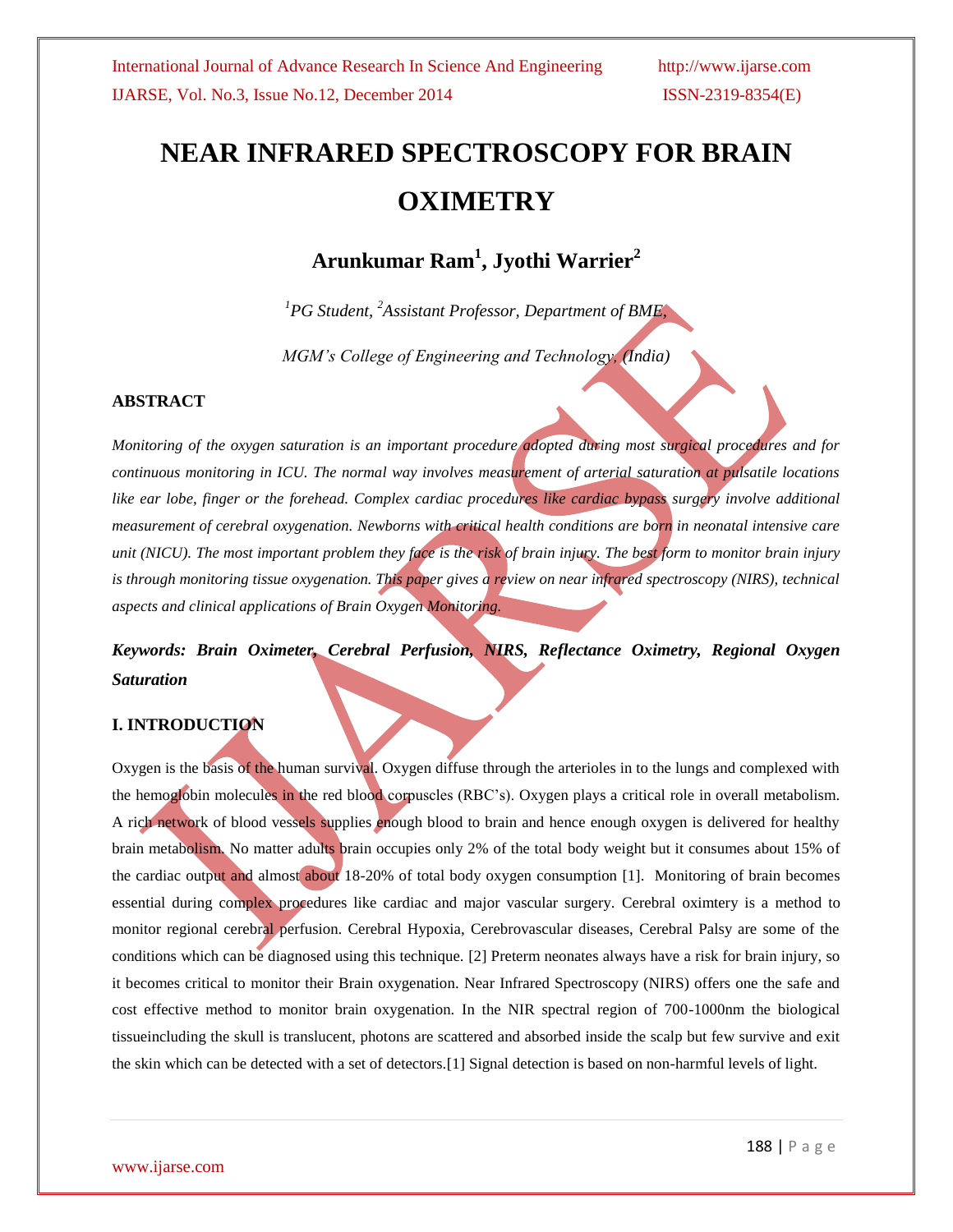### **II. WORKING PRINCIPLE OF NIRS**

Infrared light is composed of a broad range of electromagnetic waves with wavelengths longer than the visible light and shorter than microwaves and millimeter waves (about 770 nm to 1 mm). Infrared light is further classified as "near infrared"  $(600 \text{ nm} - 1400 \text{ nm})$  and "far infrared"  $(1400 \text{ nm} - 1 \text{ mm})$ . [3]



**Fig.1: Optical Portion of the electromagnetic spectrum**

In the NIR spectral region of 700-1000nm the biological tissues including the skull is translucent, photons are scattered and absorbed inside the scalp but few survive and exit the skin back to the detectors.

The technique is based on the transparency of biological tissue to light in the near infrared part of the spectrum and its subsequent absorption by chromophores present in oxygenated haemoglobin (HbO2) and deoxygenated haemoglobin (Hb) in the cerebral blood vessels within the near infrared light beam at different wavelengths of the near infrared spectrum. When oxygen binds to Haemoglobin (HbO2) the molecules absorption of NIR light is different compared with the deoxygenated haemoglobin molecule (Hb). Absorption changes in near infrared light can be converted into concentration changes of HbO2 and Hb. [4]



**Fig.2: Absorption Spectra of pure water [3]**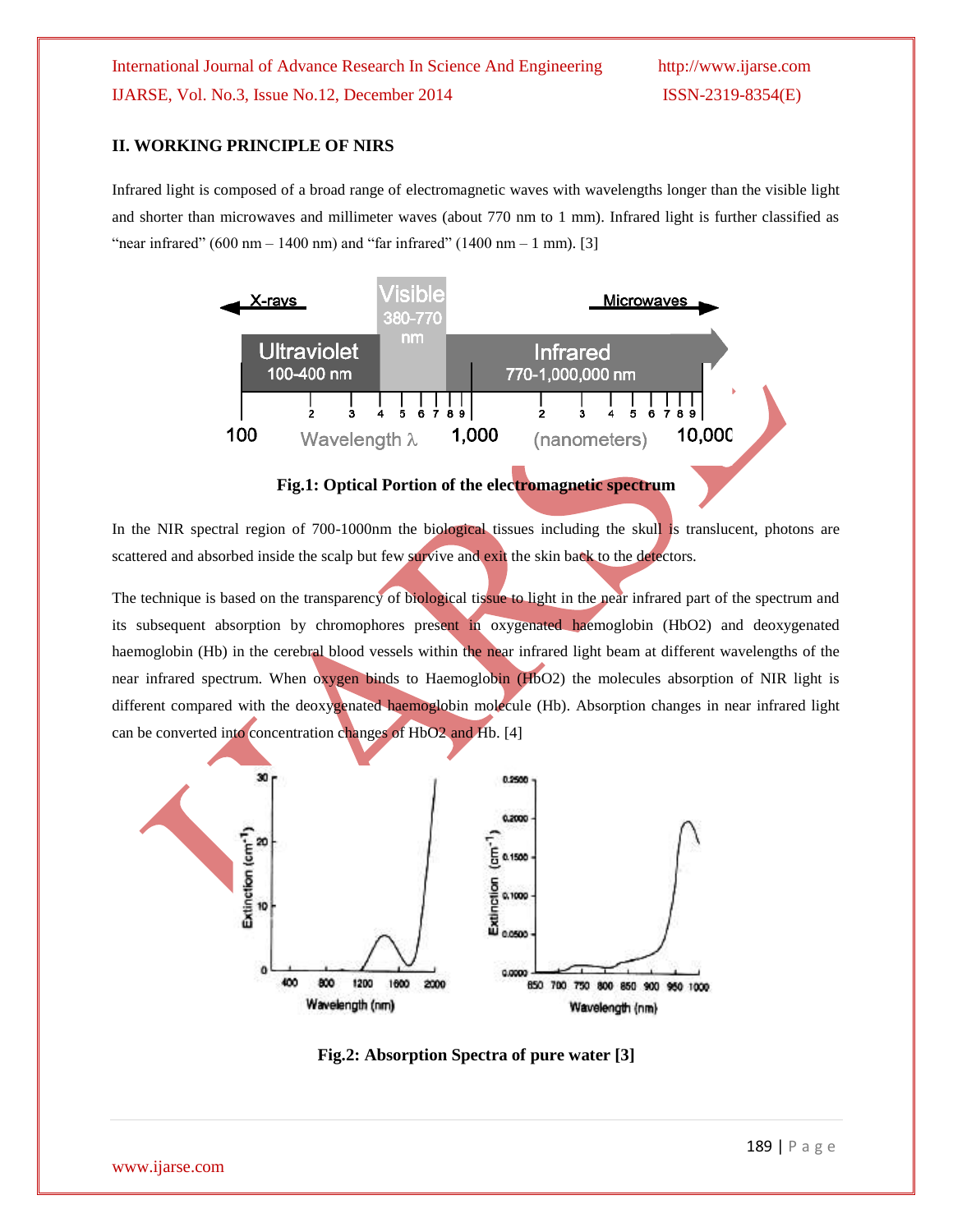Near Infrared Spectroscopy (NIRS) was first introduced in 1977 by Jobsis and since then it has been used in different procedures and surgeries to reflect the cerebro-vascular status during anesthesia. NIRS is defined as measurement of spectroscopic changes in optical properties of tissue in NIR wavelength (700 nm to 1000 nm). One of the most useful properties of using NIR wavelengths is that oxygenated hemoglobin and deoxygenated hemoglobin both absorbs light differently in this region.

In one of the simplest forms light from two different wavelength commonly 760 nm and 850 nm are used. At 760 nm, deoxygenated hemoglobin has a higher absorption and at 850 nm, oxygenated hemoglobin has higher absorbance. [5] The detected light intensity level is used to determine the relative change in concentration of oxygenation parameters. Fig.2 shows the absorption spectra of water, water absorption dominates at wavelengths above 1000 nm. In Fig.3, spectra there is dominant absorption below 650 nm.



**Fig.4: Simplified block of the hardware used in measuring optical signal from the head**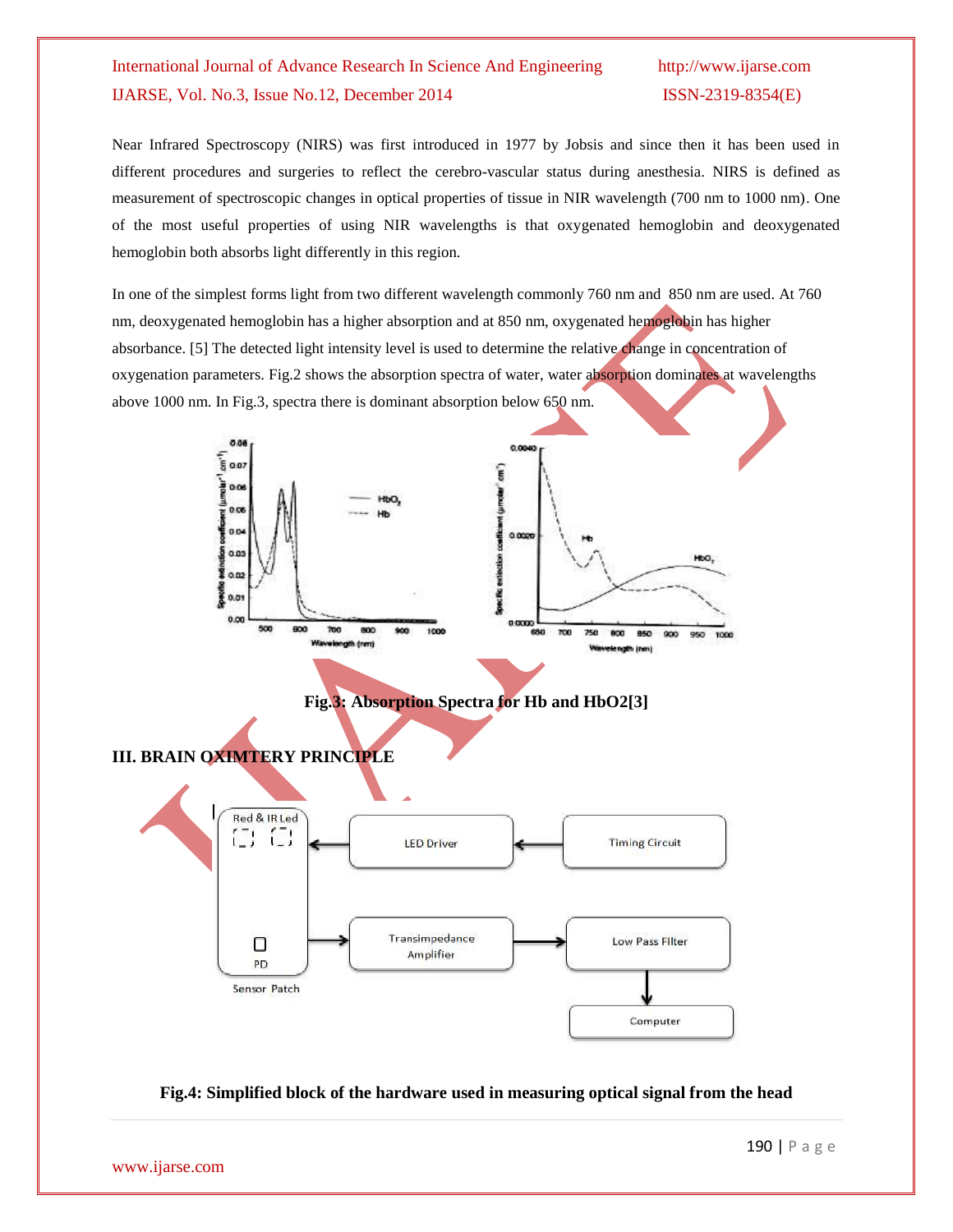The NIRS system mainly consists of optical components, electronic circuits and data processing system. In this system, the optical components are Infrared LED's as light source for irradiating the cerebrum and collect the reflected signal by using photodiode as detector.

Fig.5shows the conceptual diagram of the sensor. The sensor includes two LEDs (760,850nm) and two photodiodes differentially spaced at 3 and 4cm from the light sources. [1] Traditionally NIR Oximetry makes use of NIR Wavelength (760,850) to measure oxygen levels in the blood these two wavelengths are chosen because, at 760 nm, deoxygenated blood has a higher absorption, whereas at 850 nm, oxygenated blood has a higher absorption.



**Fig.5: Conceptual Diagram of Sensor Locations [1]**

The sensor utilizes two NIRS wavelengths 760 and 850nm. These wavelengths monitor the absorption spectra of deoxygenated hemoglobin and total hemoglobin respectively. Additionally and by using two photodiodes distanced at 3 and 4cm from the light sources the extracerebral and intracerebral signals can be distinguished and by subtracting the shallow detector signal from the deep one the extracerebral signals are reduced and we have a probability of 85% that the resulting signal is coming from the brain tissue. [1]



**Fig.6: The mean photon path is shaped like a banana or canoe with ends located at the light-**

**emitting source and the corresponding detector [6]**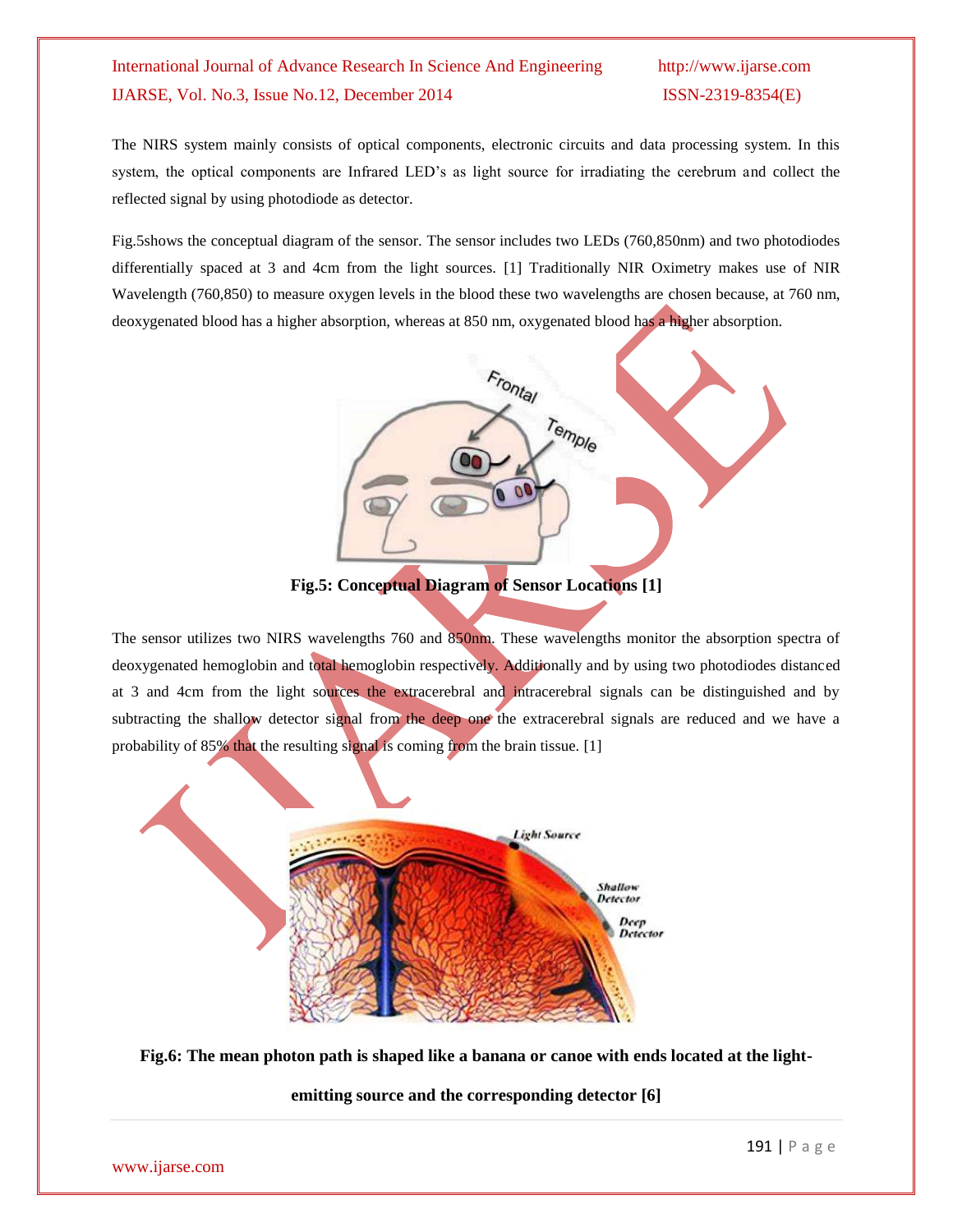Two NIR wavelength laser diode of 760 nm 850nm are driven by 1 kHz modulation frequency generated by timer circuit. The LED's are driven by a Driver circuit to provide a constant current to drive the LED's. The light emitting from the IR Led was transmitted through the scalp and change in light intensity is detected by photodiode. The raw signal detected by the photodiodes is processed by a Trans-impedance amplifier to amplify the signals resulting from the photons impinging on the detectors to a useful level, since photodiodes produce a very little current from their exposure to light. A low pass filter with an upper cut-off frequency of 20Hz was used to smooth the signal and eliminate the noise. Finally the signal is given to computer for further processing. Using a set of software like Matlab or LabVIEW the signals could be processed and oxygen saturation values can be displayed.

### **IV. EXPECTED RESULTS**

Normal (Regional Saturation Index) rSO2 ranges from 55% to 75%. rSO2 below 50% for a long period, below 40% or change more than 20% of baseline values for a short period is associated with neurologic complication. Deviations of rSO2 from baseline signify dynamic alterations in underlying brain function. Continuous tracking of the record thus allows detection of subtle changes in underlying brain perfusion that indirectly reflects the functional dynamics. The cerebral oximeter has been successfully used to document changes in cerebral perfusion associated with intracranial pressure fluctuations or perfusion changes occurring in the operative or intensive care setting. rSO2 is a vital sign to be monitored especially during the cardio pulmonary bypass to avoid brain injury which lead to neurocognitive dysfunction. [2]



**Fig.7: Voltage variations from detector due to infrared light (850 nm)**



### **V. CONCLUSION**

Monitoring of oxygen saturation plays a critical role in routine diagnosis and continuous monitoring. Cererbral Oxygenation monitoring will further help in estimating regional oxygen saturation in improperly perfused brain and also in diagnosis of neurological disorder. The system will lead to implementation of a low cost design for